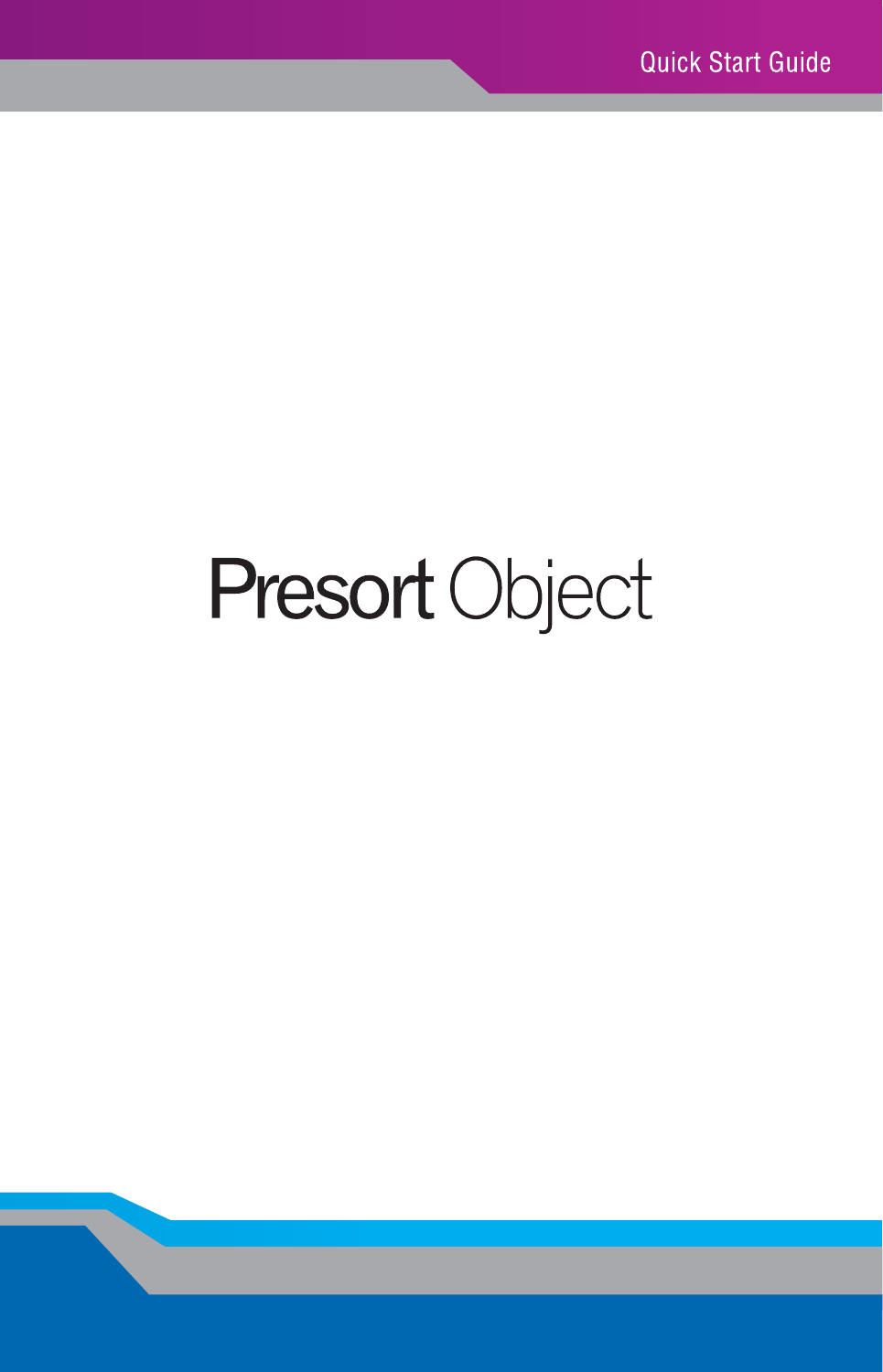## Presort Object

Quick Start Guide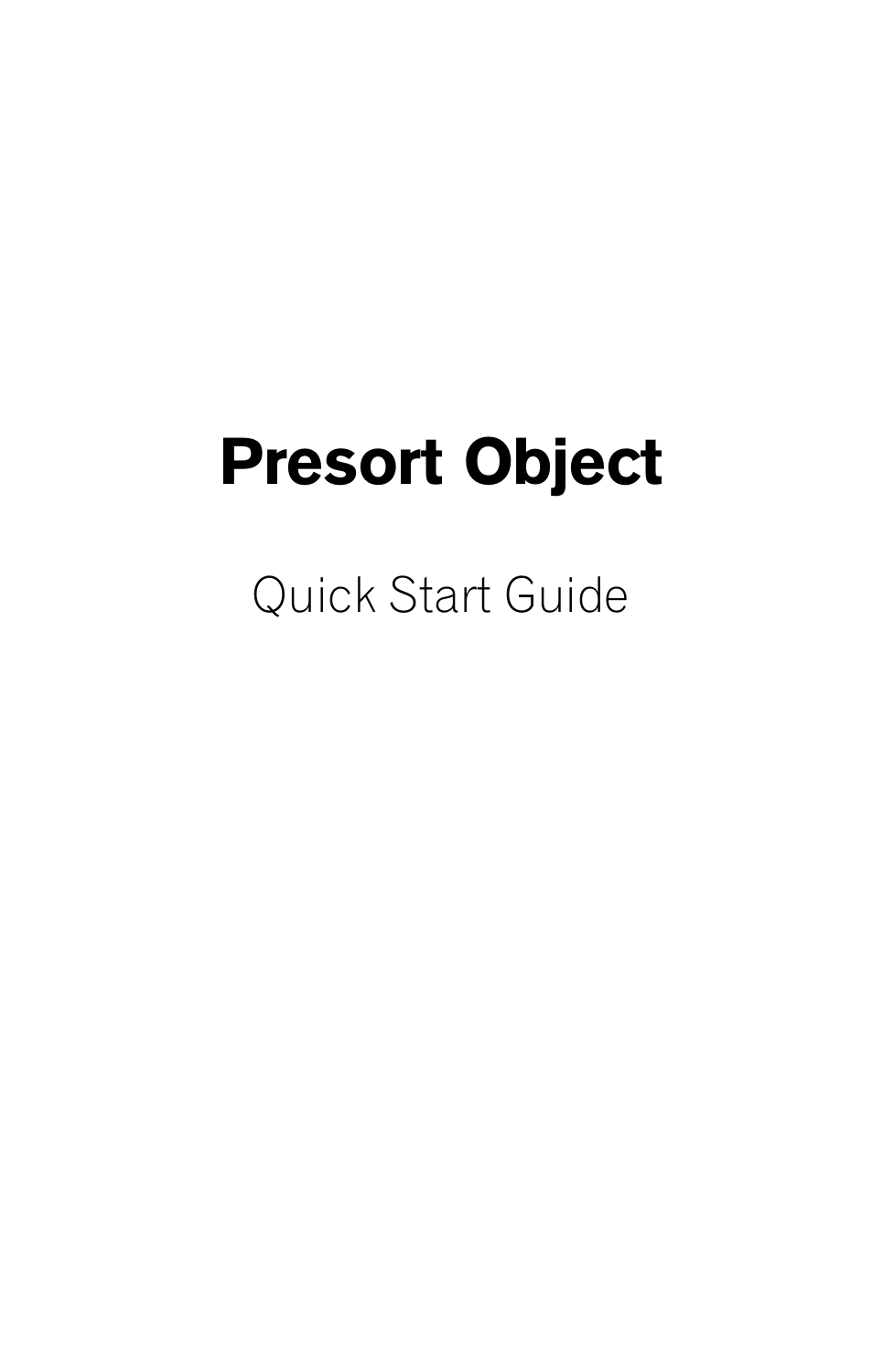#### **COPYRIGHT**

Companies; names; and data used in examples herein are fictitious unless otherwise noted. No part of this document may be reproduced or transmitted in any form or by any means; electronic or mechanical; for any purpose; without the express written permission of Melissa Data Corporation. This document and the software it describes are furnished under a license agreement; and may be used or copied only in accordance with the terms of the license agreement.

Copyright © 2011 by Melissa Data Corporation. All rights reserved.

Information in this document is subject to change without notice. Melissa Data Corporation assumes no responsibility or liability for any errors; omissions; or inaccuracies that may appear in this document.

#### **TRADEMARKS**

Presort Object is a registered trademark of Melissa Data Corp. Windows is a registered trademark of Microsoft Corp.

The following are registered trademarks of the United States Postal Service®: eLOT, First-Class Mail, PAVE, Post Office, Postal Service, Standard Mail, U.S. Postal Service, United States Post Office, United States Postal Service, USPS, ZIP, ZIP Code, and  $ZIP + 4$ .

#### **CONTACT**

MELISSA DATA CORPORATION 22382 Avenida Empresa Rancho Santa Margarita; CA 92688 Phone: 1-800-MELISSA (1-800-635-4772) Fax: 949-589-5211 E-mail: info@MelissaData.com Internet: www.MelissaData.com

For the most recent version of this document, visit http://www.melissadata.com/tech/presortobject.htm

Document Code: PSOQSG Revision Number: 110720.046 Last update: July 20, 2011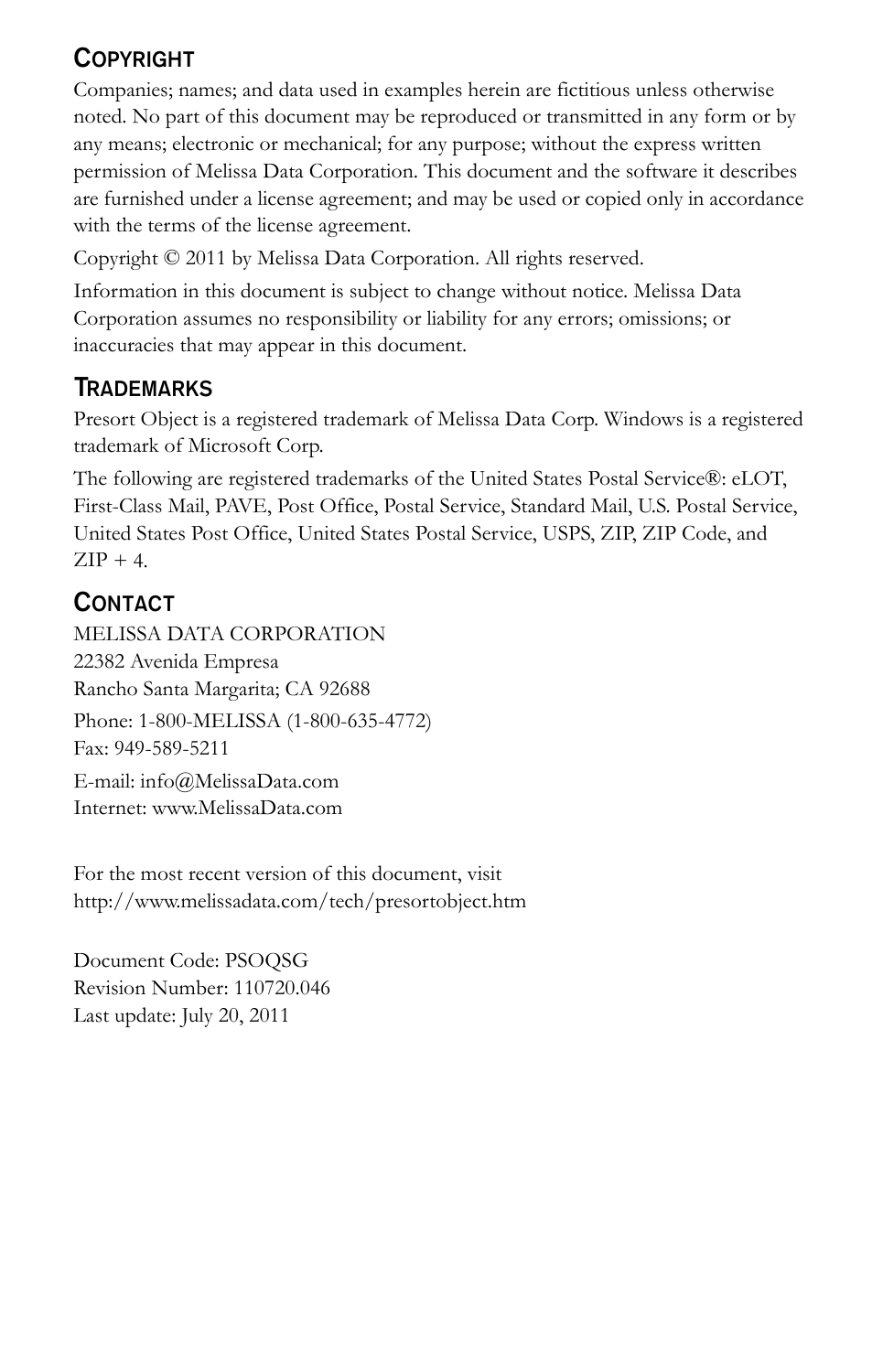## THANKS FOR PURCHASING PRESORT OBJECT

Use Presort Object to automate your mailings and maximize postal discounts. If you have mailings of 500 or more pieces for First Class, or 200 pieces for Standard Class, presorting the records before mailing them out eliminates the need for the USPS to do so. The savings in labor and resources are passed on to you, the mailer, in the form of lower postage rates. A Mailing permit must be previously authorized with the USPS for you to receive bulk mail discounts. Also please note that bulk mail discounts hinge on validating addresses with a CASS™ certified engine such as Address Object and regularly performing National Change of Address NCOALink™ on your mailing lists.

Presort Object takes care of the front end of the process of presorting. It will take your mailing list and sort it according to class, weight, size and quantity, based on the ZIP and ZIP  $+$  4, to create a presorted mailing for maximum savings. When the requested information is entered, Presort Object will consider which pieces qualify and sort the list accordingly. Presort Object also provides PDF images of all the necessary reports such as the Qualification Report, Postage Statement, and Tray Tags.

Use Presort for the following sortations:

#### FIRST CLASS MAIL

- PostCards
- **Letters**
- Flats
- Non-Machinable
- EMM Trays

#### STANDARD CLASS MAIL

- Letters
- Profit
- Non-Profit
- Non-Machinable
- Flats
- Enhanced Carrier Route
- Destinations SCF/BMC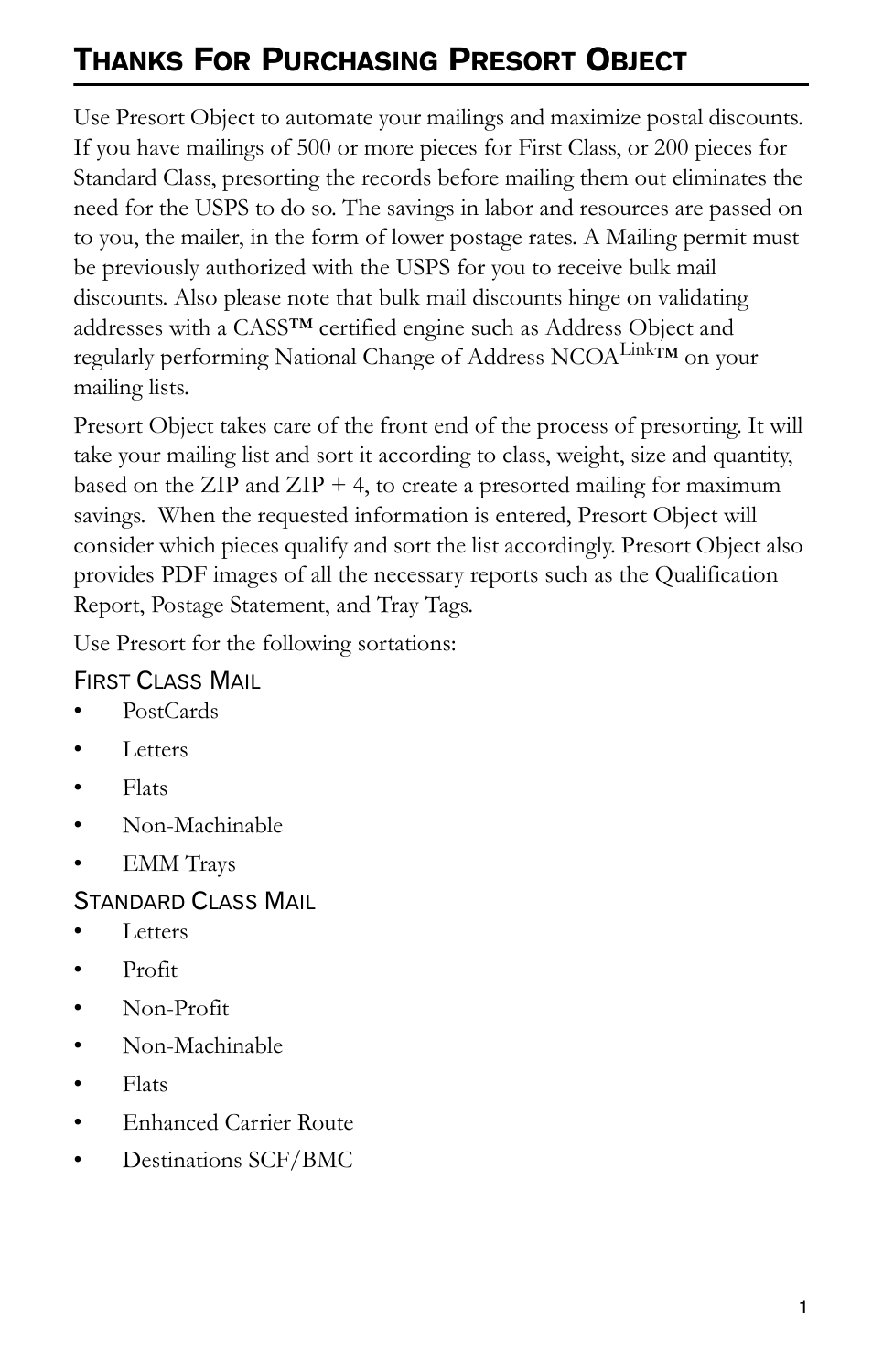#### **TRIAL VERSIONS**

The trial version for Presort Object can be used with a free 30-day license. During this 30-day trial, Presort Object has the full functionality of the paid version. After 30 days, the object must be purchased to continue using the product.

If you wish to purchase Presort Object, simply contact your sales representative at 1-800-MELISSA (1-800-635-4772). Upon purchasing the product, you will be provided with a license string to un luck the full functionality.

## WHERE TO FIND HELP

#### Reference Guide



The Presort Object Reference Guide details the functions available for the various objects. A PDF file of this guide is located on your CD-ROM.

Many Linux versions come with a built-in reader, such as Xpdf, to view the Reference Guide.

To view using other operating systems, you must have Adobe Acrobat Reader installed on your computer. This program can be downloaded from the Adobe website (http:// www.adobe.com).

#### Melissa Data Website



Check out the technical support section on our website at www.MelissaData.com, where you can view the current application notes and FAQs. Our website also contains the [latest product information for the Presort Object and other](http://www.MelissaData.com)  Melissa Data products.

#### Call Us Toll Free



If you need help using Presort Object, please call Technical Support toll free at 1-800-MELISSA (1-800-635-4772). Our technical support staff is available Monday - Friday from 6 a.m. - 5 p.m. Pacific Standard Time. You can also post a question on our forums at http://forum.MelissaData.com or send an e-mail to Tech@MelissaData.com.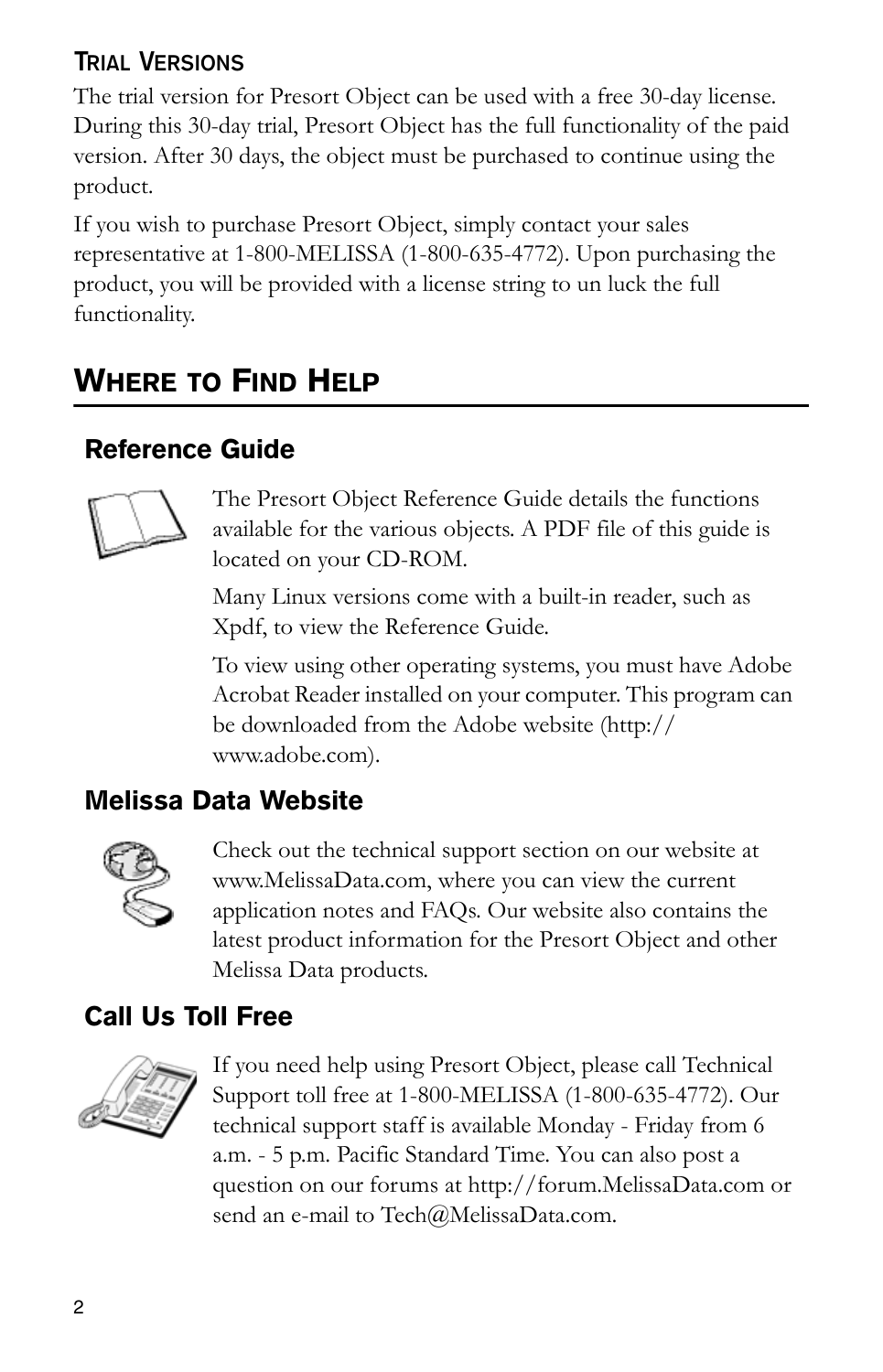## SYSTEM REQUIREMENTS

Presort Object is shipped on a CD. It is recommended that you copy the data files to your local or network hard drive, in order to access the data faster. Because these objects are in essence programmer's tools, they should be installed on a system that has a development environment, in order to utilize the power of the objects.

The following are additional hardware and software requirements:

- 50MB hard disk space (for data files)
- Microsoft® Windows® users 64-bit Windows Vista, Windows 7, Server 2003 or Server 2008. Most Windows-based programming languages. .NET Framework 3.5 or better required to register the COM object.
- Linux users Red Hat 64-bit (x64) distribution. GNU C++3.4 or later; glibc 3.2 or later.

The actual deployment system does not require use of the development tools.

## INSTALLING PRESORT OBJECT

- 1. Close all applications that are open, including any anti-virus and e-mail software.
- 2. Place the Presort Object CD in your CD-ROM drive.
- 3. Click the **Start** button, and then select **Run** from the pop-up menu. The *Run* dialog box opens.
- 4. Type your CD drive letter followed by :\SETUP.EXE in the *Command Line* box. (For example,  $D:\S$ ETUP. EXE). After typing the path, click **OK**.
- 5. Read the license agreement, and then click **Yes** if you agree to the terms. (To proceed with the installation, you must accept this agreement.)
- 6. Select the options that you want to install by placing a check mark next to its name and clicking **Next**.
- 7. The installer will display a screen showing the install location and the selected options. Click **Next** again.
- 8. Click **Install**.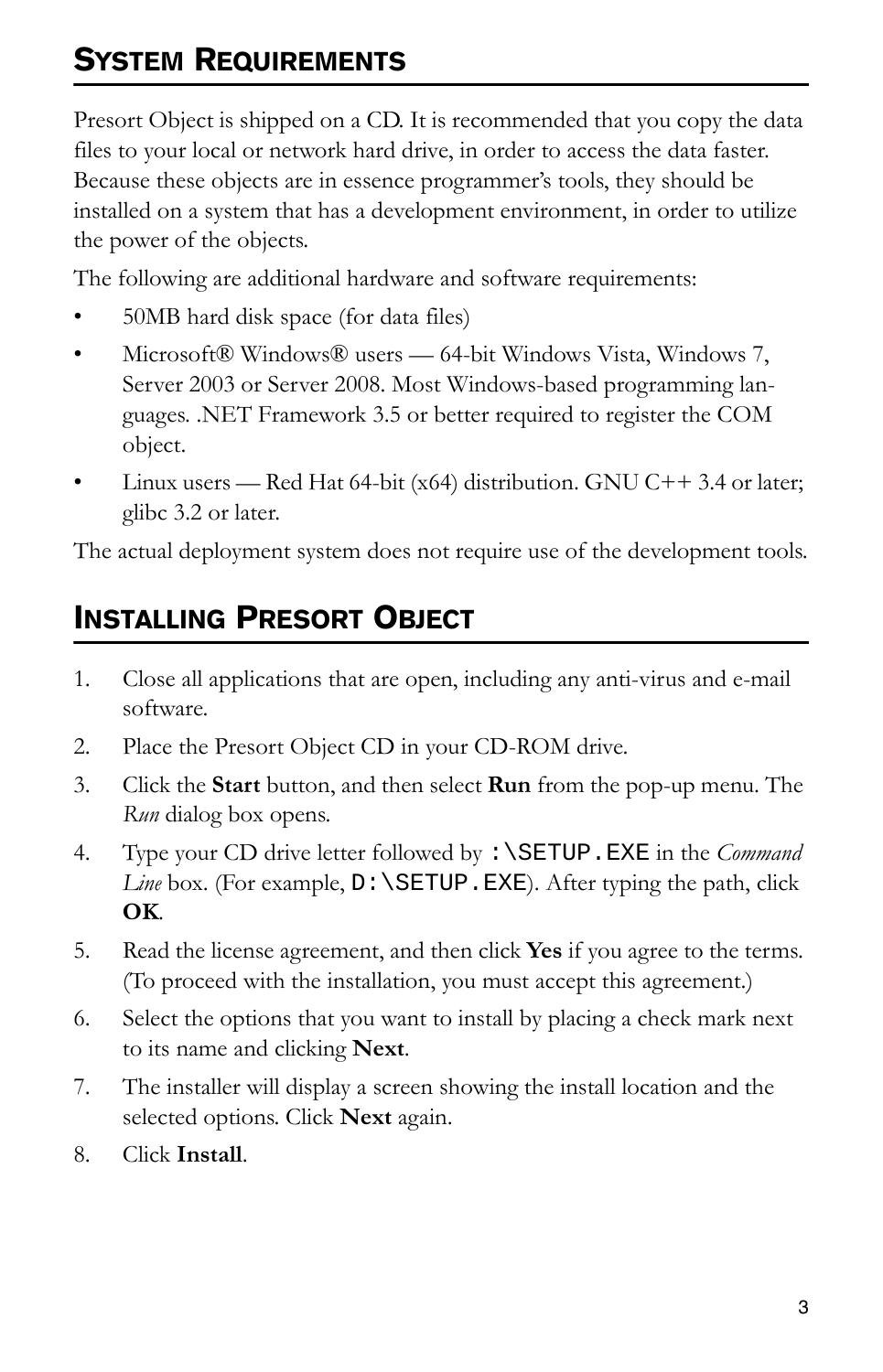#### **LINUX/SOLARIS/HP-UX/AIX**



*You do not need any special privileges when installing Presort Object, nor do you have to log in as* **root***. During installation, nothing will be modified outside of the target directory.*

To install any of the objects:

- 1. Place the Presort Object CD in your CD-ROM drive.
- 2. From the shell prompt  $(\hat{S})$ , mount the CD and run the applicable setup.sh script to install the object(s) to the desired directory.

All of the Unix-based OS sample programs assume that they can locate the required data files and object libraries in the current directory. It is not necessary to modify your PATH or LD\_LIBRARY\_PATH. If you prefer, you can run the sample program straight from the CD-ROM — there is no need to install anything.

The final deployment install has to be done manually or by using your system administration utilities. Since the deployment standards vary widely, Melissa Data does not provide any specific instructions. Remember the following:

- Presort Object does not require any special privileges
- All files can be made read-only
- There is no need for a setuid or setgid, neither as file permissions nor anywhere in your application code.

## FILE LOCATIONS

#### **WINDOWS**

Most of the files are placed in subdirectories of  $C: \Per{\text{Program}}$ Files\Melissa Data\DQT\. During the installation process, there may be some files placed in your Windows system directory — these files are required by the Microsoft Visual C++ runtime.

#### **LINUX/SOLARIS/HP-UX/AIX**

All files are placed in the target directory that was specified during installation.

## UNINSTALLING PRESORT OBJECT

To remove Presort Object from your computer, do the following:

1. Click the **Start** button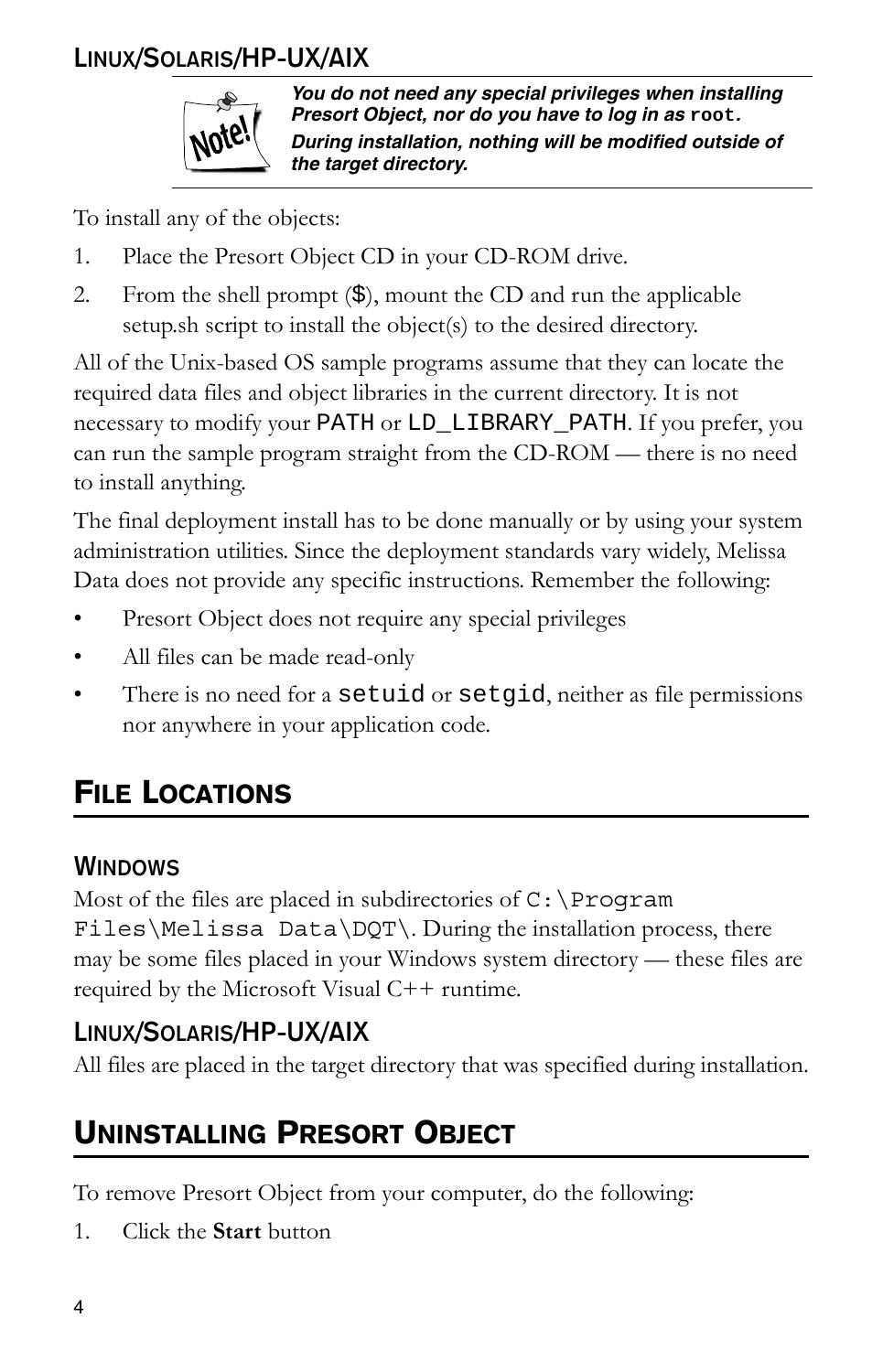- 2. Select **Settings** from the pop-up menu.
- 3. Click **Control Panel**
- 4. Double-click **Add/Remove Programs**.

#### **LINUX/SOLARIS/HP-UX/AIX:**

- 1. Verify that all files in the target directory can be safely deleted.
- 2. Type rm -rf *target-directory*.

If the target directory contains files that cannot be deleted without impacting other software, you will need to manually erase only files from Presort Object.

## CONFIGURING PRESORT OBJECT

A current license string is required to use the full functionality of Presort Object. Without a license string, the object will work in demo mode.

The license string should be entered as an environment variable named MD\_LICENSE. This allows you to update your license string without editing and recompiling your code. You must still call the SetLicenseString function, but you simply pass an empty string as the parameter.

#### **SETTING THE LICENSE STRING ENVIRONMENT VARIABLE WINDOWS**

Windows users can set environment variables by doing the following:

- 1. Select *Start > Settings*, and then click **Control Panel**.
- 2. Double-click **System**, and then click the *Advanced* tab.
- 3. Click **Environment Variables**, and then select either *System Variables* or *Variables* for the user X.
- 4. Click **New**.
- 5. Enter the "MD\_LICENSE" in the **Variable Name** box.
- 6. Enter the license string in the **Variable Value** box and then click **OK**.

Please remember that these settings take effect only upon start of the program. You may need to quit and restart the development environment to incorporate the changes.

#### LINUX/SOLARIS/HP-UX/AIX

Unix-based OS users can simply set their license string via the following:

```
export MD_LICENSE=A1B2C3D4E5
```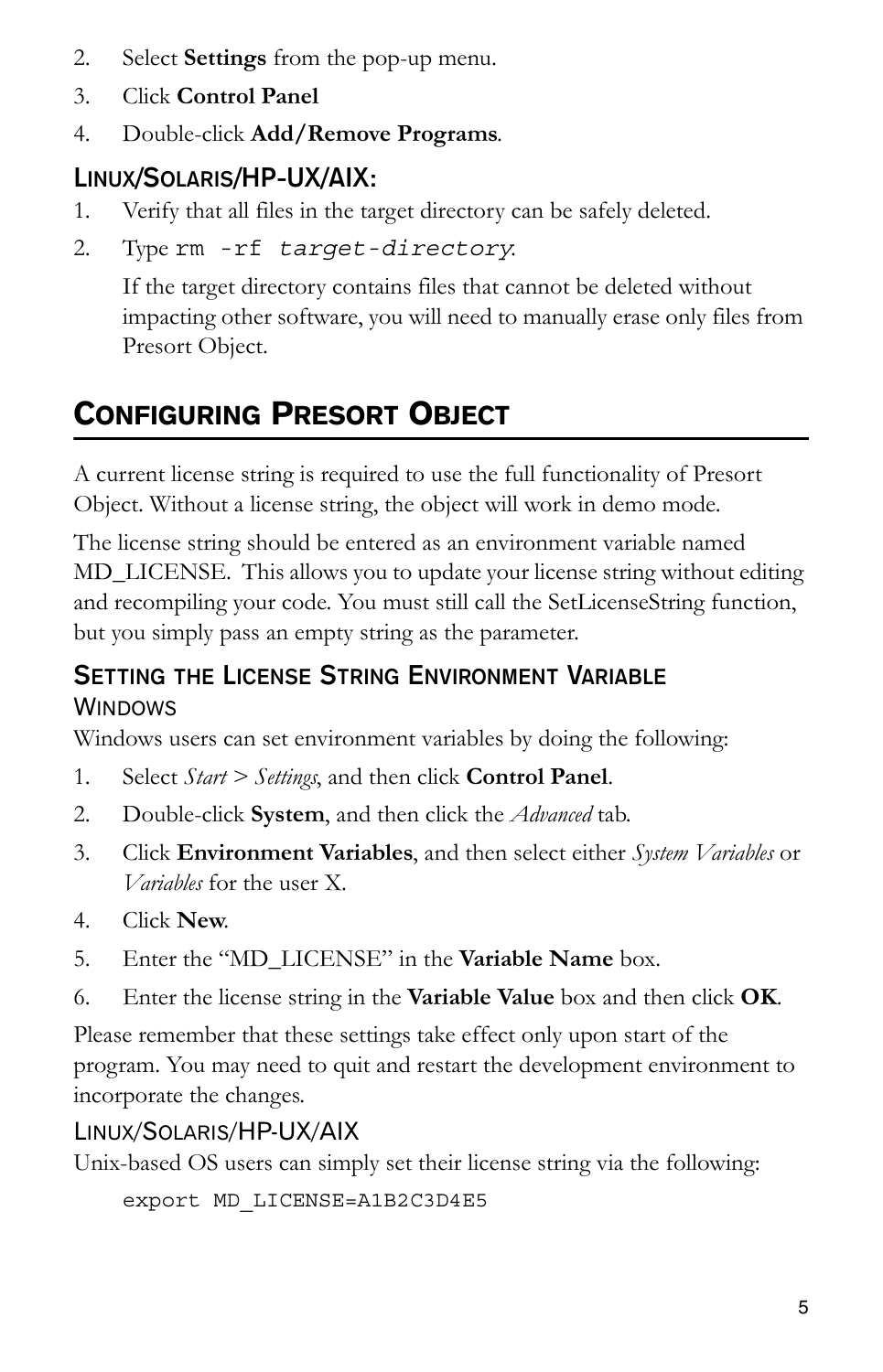If you decide to put this setting in your .profile, remember to restart your shell.

### SAMPLE IMPLEMENTATIONS

This section describes the logic behind simple applications using Presort Object. The samples are written in pseudocode so they can be easily adapted into almost any language.

#### INITIALIZATION

Declaring and creating an instance of Presort Object is followed by the initialization steps to prepare it for use. These steps only need to be performed once per instance of the object in use.

#### LOOKUP

In this section, the required input values are populated before the DoPresort function is called.

#### **PROCESSING**

In the processing stage, you'll display or examine the return values of the DoPresort function.

#### **TERMINATION**

This stage involves destroying the current instance of Presort Object when you close the application, freeing up memory to be used by other processes.

#### **PRESORT OBJECT SAMPLE**

#### **Step 1 — Instantiation: Declaring and Creating an Instance**

Begin by declaring a new instance of Presort Object.

Create presortObj as New Instance of PresortCheck

#### **Step 2 — Initialization: Setting the License String**

You must call the SetLicenseString function to enable Presort Object.

CALL SetLicenseString WITH LicenseString

#### **Step 3 — Initialization: Set Data and Initialize the Object**

Call the Initialize method to set the paths to the data files used by Presort Object.

```
CALL PathToPresortDataFiles WITH DataPath
CALL InitializeDataFiles Returning Success
If Success Is Not 0 THEN
   CALL GetInitializeErrorString RETURNING ErrorStr
   PRINT ErrorStr
   End Program Execution
ENDIF
```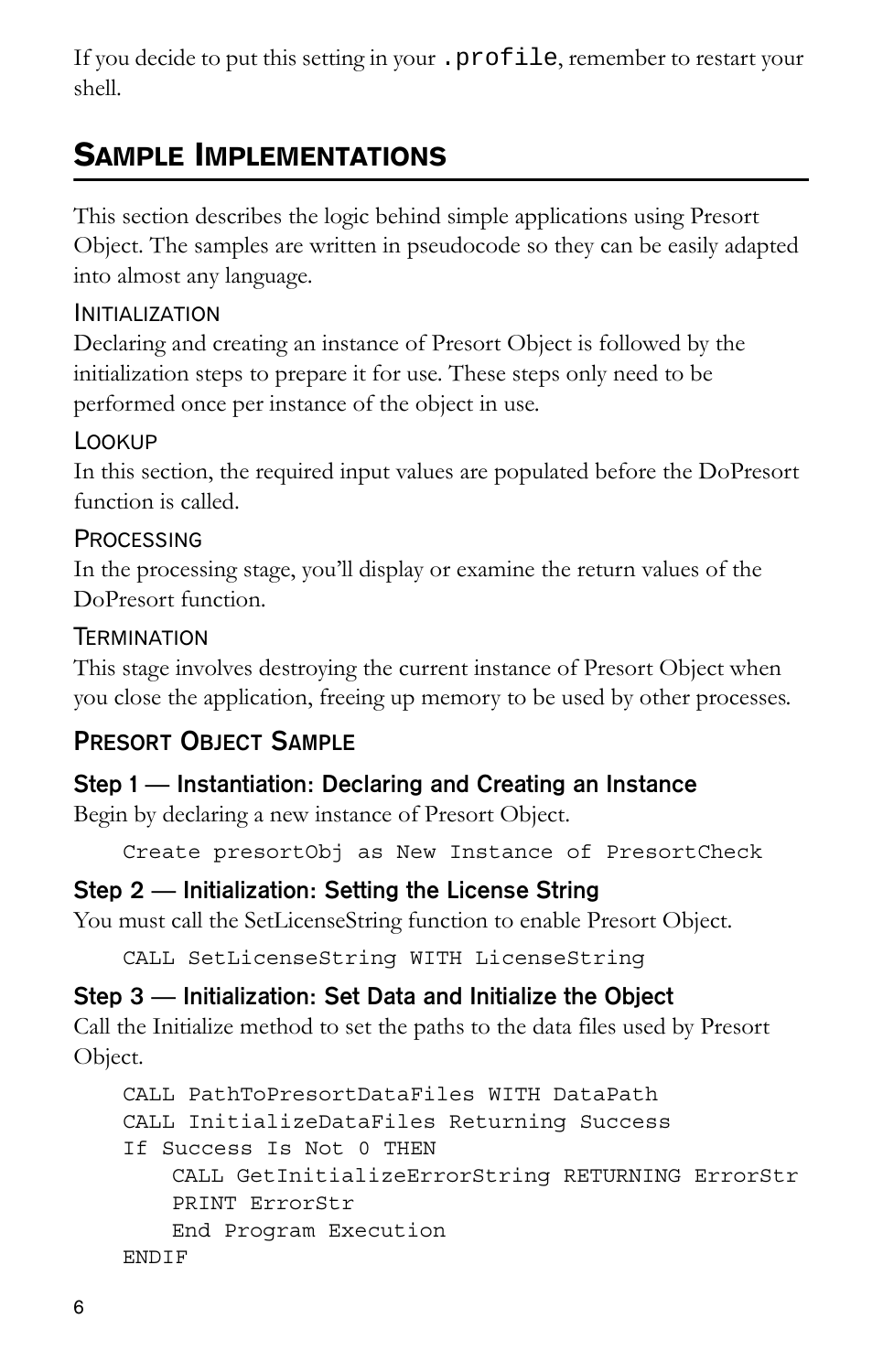#### **Step 4 — Initialization: Setting the Presort Options and Mailer Information**

Set the mailer information. These functions start with SetPSPostOfficeOfMailing\*, SetPSPermitHolder\*, SetPSMailingAgent\*, and SetPSIndividualOrOrganization\*. SetPSPostOfficeOfMailingZip is required. Then, set the sortation options and dimensions.

```
CALL PreSortSettings WITH SortationCode Enum
CALL PieceThickness WITH Thickness
CALL PieceWeight WITH Weight
CALL PieceHeight WITH Height
CALL PieceLength WITH Length
CALL UpdateParameters RETURNING Result
If Result Is Not 0
    CALL GetParameterErrorString RETURNING ErrorStr
   PRINT ErrorStr
    Get New Presort Options and repeat this step
End If
```
#### **Step 5 — Processing: Insert Records**

For each record, insert the RecordID, Zip Code, and Plus4 and call AddRecord(). Repeat until all records have been added.

```
FOR Each Record In Mailing List
   CALL RecordID WITH RecID
    CALL Zip = WITH ZipCode
    CALL Plus4 WITH Plus4Code
    CALL AddRecord
NEXT
```
#### **Step 6 — Processing: Presort**

The ProduceReports method instructs the DoPresort method to produce Qualification Reports, Postage Statement, and Container Tags when it processes the current mailing list.

```
CALL ProduceReports WITH FilePath, FileName
CALL DoPresort
```
#### **Step 7 — Processing: Retrieve Records**

For each record, pass its RecordID to retrieve its information:

```
FOR Each Record In Mailing List
   CALL RecordID WITH RecID
   CALL SequenceNumber RETURNING SequenceNum
   CALL EndorsementField RETURNING Endorsement
   CALL MailJob RETURNING JobNumber
   CALL MailPieceRate RETURNING PieceRate
```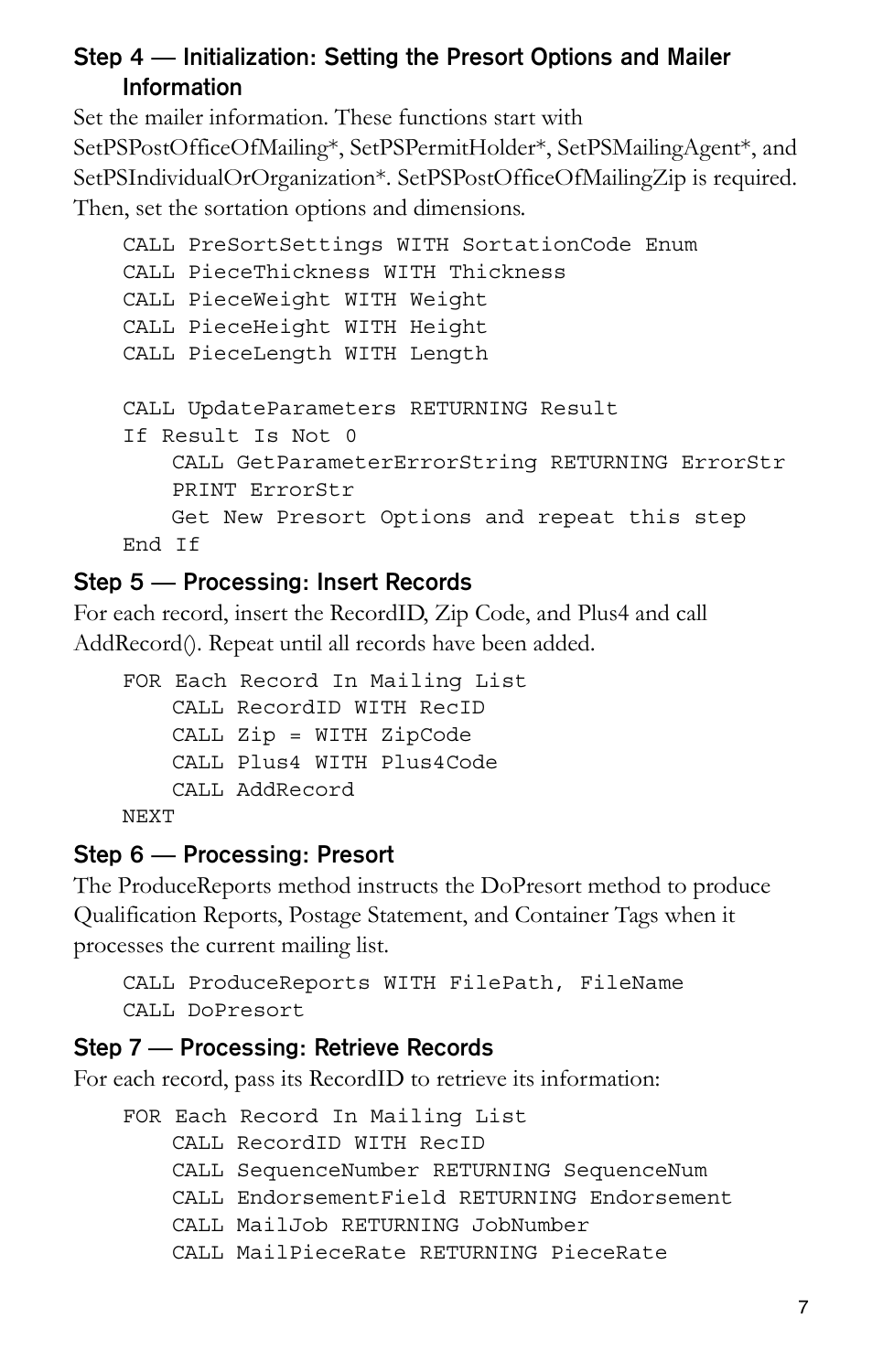```
CALL RateCode RETURNING Rate
   CALL TrayNum RETURNING TrayNumber
   CALL SortLevel RETURNING SortationLevel
   CALL LabelLine1 RETURNING FirstLabelLine
   CALL LabelLine2 RETURNING SecondLabelLine
   CALL LabelList RETURNING List
NEXT Record
```
#### **Step 8 — Termination: Destroying the Instance**

Be sure to free allocated memory. We do not believe that Presort Object leaks allocated resources, however, you must properly destroy the instance of Presort Object to force the release of memory.

ParseFielded is faster and more accurate, but requires that the data is consistently delimited.

#### IMPORTANT INFORMATION

#### **DOES PRESORT OBJECT EXPIRE?**

Your License String is good for the length of your subscription. When you renew your subscription for Presort Object, you will be issued a new license string.

The data on the Presort Object CD is valid for 90 days.

The Presort Object is updated bi-monthly, so subscribers will receive an updated CD before your current data expires, based on the terms of your subscription. If you are not a subscriber, you should order the latest updated version of the Presort Object, or consider upgrading your single purchase to a subscription.

#### **HOW TO PURCHASE**

To place an order for Presort Object, just call 1-800-MELISSA (1-800-635-4772).